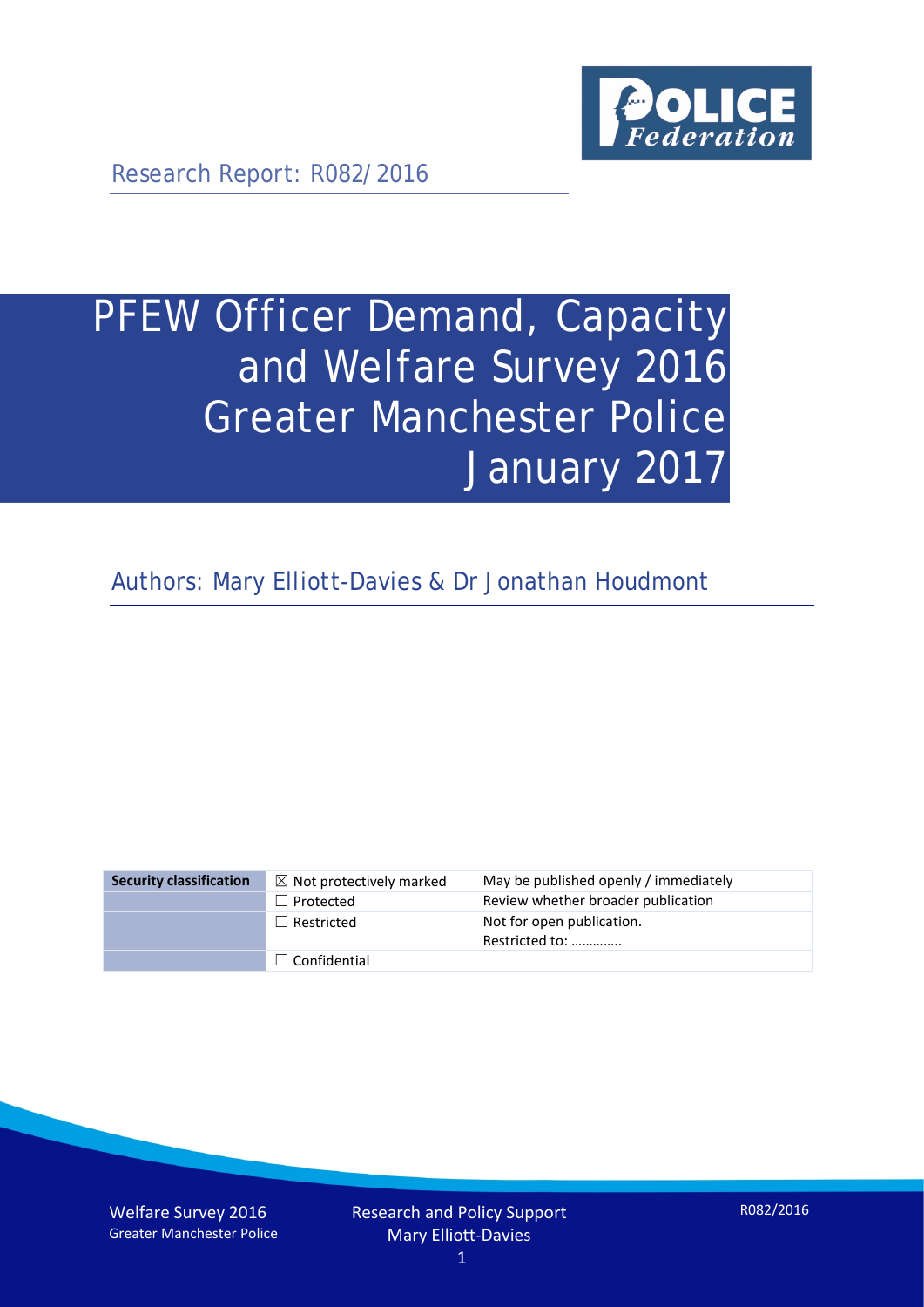# **1. FOREWORD**

#### **INTRODUCTION**

In recent times policing in England and Wales has experienced unprecedented budgetary cuts amount[i](#page-15-0)ng to an 18% real-term reduction since 2010.<sup>1</sup> The impact on police officer numbers has been considerable, with a 14% fall in officer numbers over a seven year period from a high of 143,734 in 2009<sup>[ii](#page-15-1)</sup> to 124,066 in March 2016.<sup>[iii](#page-15-2)</sup> Evidence from a focus group study conducted by the PFEW<sup>[iv](#page-15-3)</sup> highlighted that these reduction's may be having a negative effect on officers individual wellbeing. It was within this context that the 2016 PFEW Officer Demand, Capacity, and Welfare Survey took place.

This report provides a summary of responses to key questions from the 2016 PFEW Officer Demand, Capacity, and Welfare Survey from respondents in **Greater Manchester Police**.

Where appropriate, details of average responses for the police service as a whole are also presented. However, differences between the national and local responses have not been tested statistically and therefore any differences reported are for guidance only and must be treated with caution.

Force rankings have not been included due to the vast range of response rates across forces (2.1% - 34.2%), making comparisons inappropriate without the application of inferential statistics to address the extreme variations in sample sizes (range: 34 -3909). In addition, forces with less than 100 respondents were not provided with a force level report as their sample size was too small to be representative of the force as a whole and may have enabled identification of individuals based on their demographics.

Please be aware that the total number of responses for each item may vary slightly as not all items were answered by all respondents, and all percentages are rounded to the nearest whole number. In addition, the actual differences between any and all groups may be quite small and these details should be considered when interpreting the data.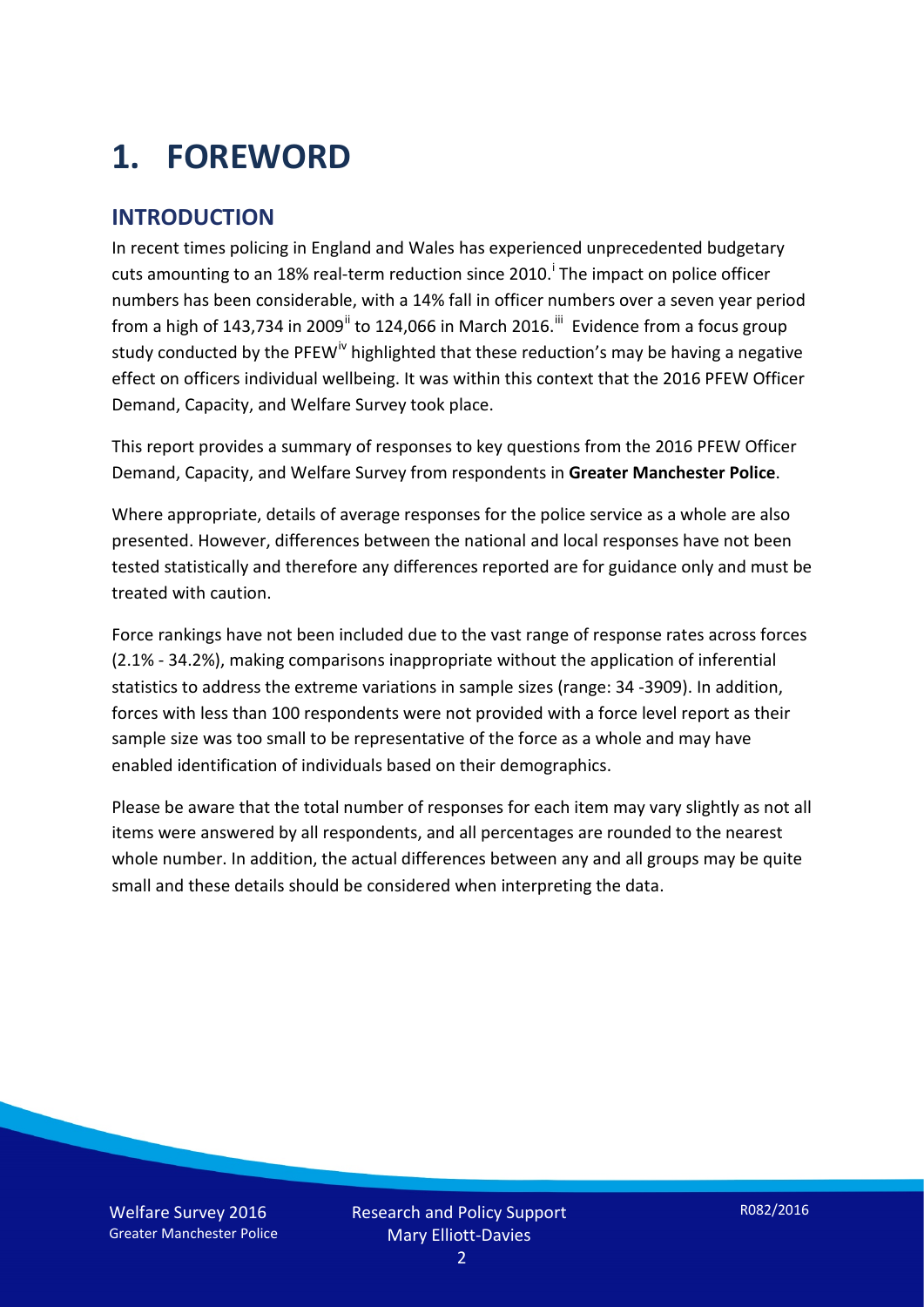#### **RESPONSE RATES AND DEMOGRAPHICS**

Survey responses were gathered over a four-week period in February 2016. All officers of the federated ranks in England and Wales were eligible to participate. Analyses were conducted on a sample of 16,841 responses drawn from all 43 forces across England and Wales.  $^1$  $^1$  The national response rate for the 2016 survey was 14%.

1105 responses were received from Greater Manchester Police, representing a response rate of around 18%.<sup>[2](#page-2-1)</sup> The margin of error for this report has been calculated using the size of the sample and the population. At a 95% confidence level, this force report has a 3% margin of error. If the margin of error is less than 5%, it can be considered to be within the normal bounds of academic rigor.<sup>[3](#page-2-2)</sup> If this threshold has not been met, the results from this report must be interpreted with caution.

Overall 1% of respondents (*N*=237) to the survey declined to state which force they belonged to. These responses have been included within the national data but are excluded from force-level analyses.

71% of responses from Greater Manchester Police were received from male officers and 29% of responses were from female officers. In regards to rank, 76% of respondents from Greater Manchester Police were Constables, 18% were Sergeants and 6% were Inspectors or Chief Inspectors. 3% of responses from Greater Manchester Police were received from Black and Minority Ethnic (BME) officers.

<u>.</u>

<span id="page-2-0"></span> $1$  Data were removed where the respondent indicated they were not currently a police officer or they gave implausible answers – for full exclusion criteria, please see Houdmont & Elliott-Davies (2016).<br><sup>2</sup> Based on March 2016 Home Office figures of officer headcount.

<span id="page-2-1"></span>

<span id="page-2-2"></span> $3$  The generally accepted academic standards is a 95% confidence level with a 5% (or less) margin of error.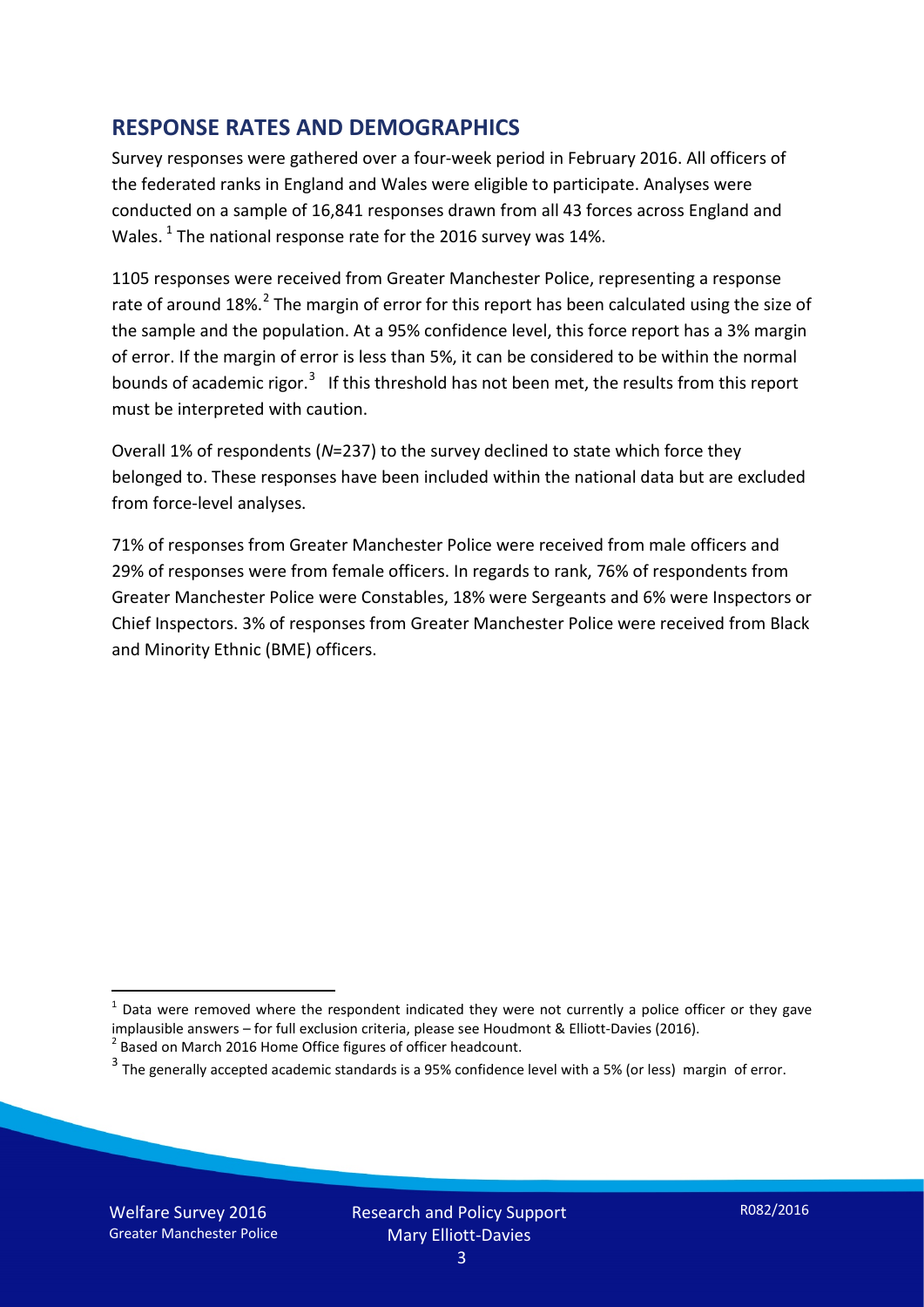# **2. DEMAND**

### **2.1. WORKLOAD**

72% of respondents from Greater Manchester Police told us that their workload is currently too high. This was higher than the proportion of national respondents who reported their workload was too high (66%).

#### **2.2. HSE MANAGEMENT STANDARDS**

The UK Health and Safety Executive published the Management Standards Indicator Tool (MSIT) to assist organisations in the assessment of workers exposure to dimensions of the psychosocial work en[v](#page-15-4)ironment that, if not properly managed, can lead to harm to health.<sup>v</sup> The 25-item version of the MSIT<sup>[vi](#page-15-5)</sup> contains four items that measure job demands.

31% of respondents from Greater Manchester Police told us that they often or always have unachievable deadlines, and 48% that they have to neglect some tasks because they have too much to do. Findings for the MSIT job demand items for Greater Manchester Police are presented in Figure 1 below.



#### *Figure 1. Greater Manchester Police: HSE MSIT Job Demands*

Welfare Survey 2016 Greater Manchester Police Research and Policy Support Mary Elliott-Davies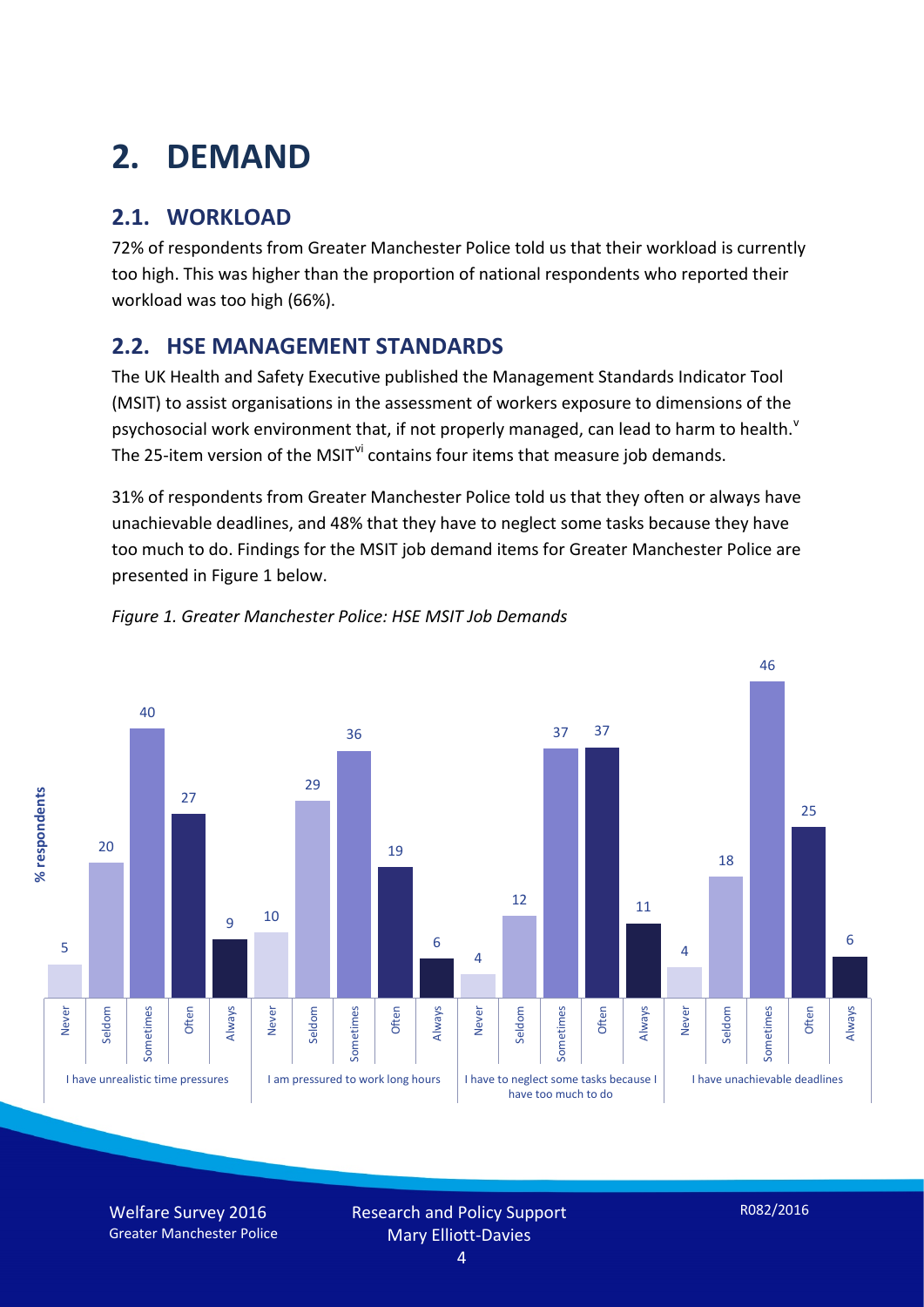#### **2.3. AMOUNT AND PACE OF WORK**

A set of statements were developed for the current study to assess aspects of job demands in regards to the amount and pace of work. Findings for Greater Manchester Police are presented in Figure 2.





74% of respondents from Greater Manchester Police *disagreed* or *strongly disagreed* that they were able to meet all of the conflicting demands on their time and 87% of respondents from Greater Manchester Police *disagreed* or *strongly disagreed* that there are enough officers to manage all the demands made on their team/unit.

Welfare Survey 2016 Greater Manchester Police

5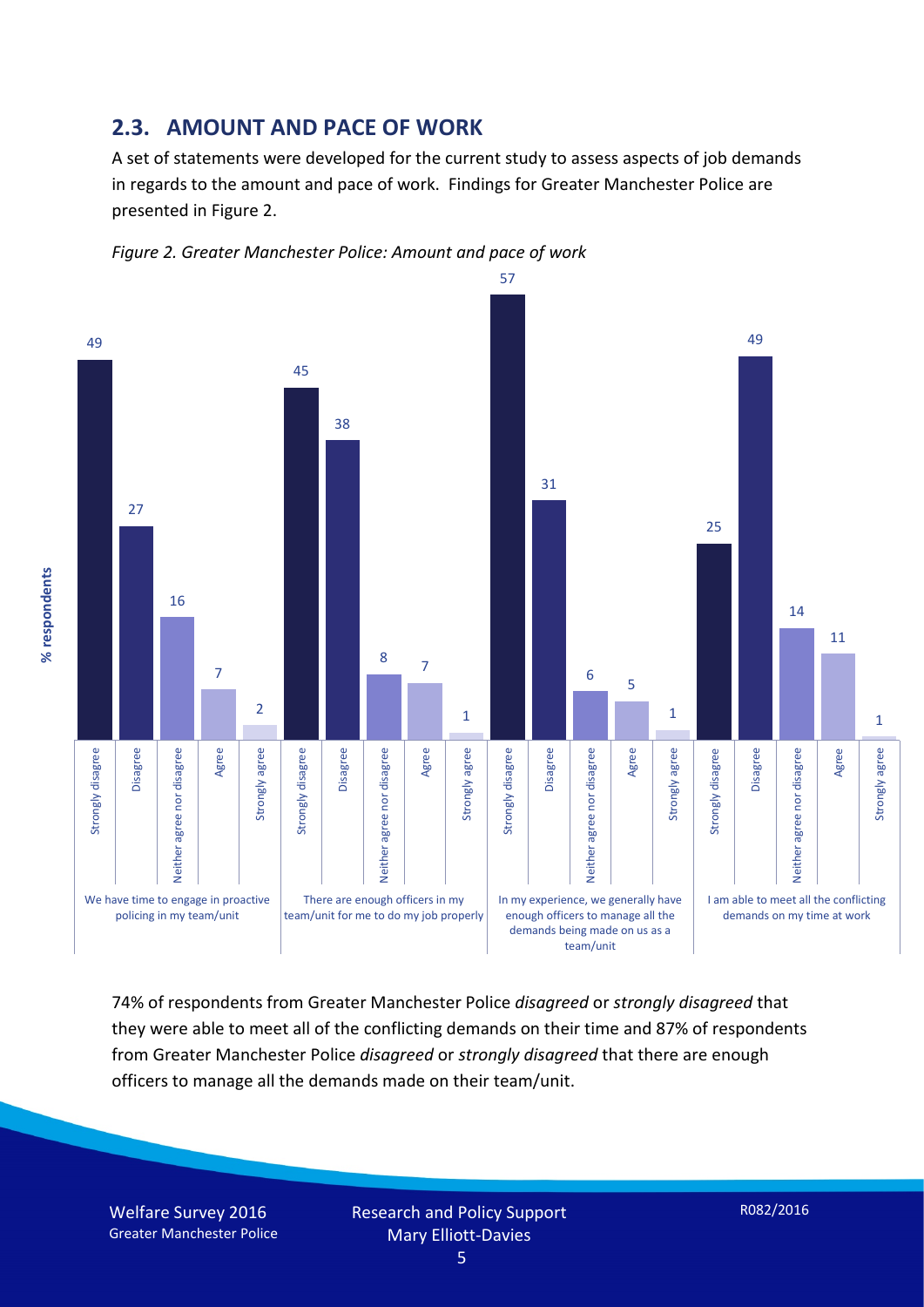# **3. CAPACITY**

#### **3.1. MINIMUM OFFICER STAFFING**

We asked respondents whether or not their team or unit has a minimum officer staffing level and 59% of respondents from Greater Manchester Police indicated that their team or unit had a minimum officer staffing level. Among respondents whose team or unit had a minimum officer staffing level, 28% indicated that this level was achieved *never* or *rarely*.

#### **3.2. OFFICER STAFFING ARRANGEMENTS**

Respondents were asked whether they had been told how officer staffing levels in their team/unit were determined and whether they felt it was effective. 72% of respondents from Greater Manchester Police indicated that they had not been told how officer staffing levels are determined, whilst 75% *disagreed* or *strongly disagreed* that the way officer staffing levels are determined seems to be effective. An additional set of statements were developed for this survey to assess aspects of capacity to meet job demands. Results for Greater Manchester Police are below.



*Figure 3. Greater Manchester Police: Capacity to deal with workload*

Welfare Survey 2016 Greater Manchester Police Research and Policy Support Mary Elliott-Davies

R082/2016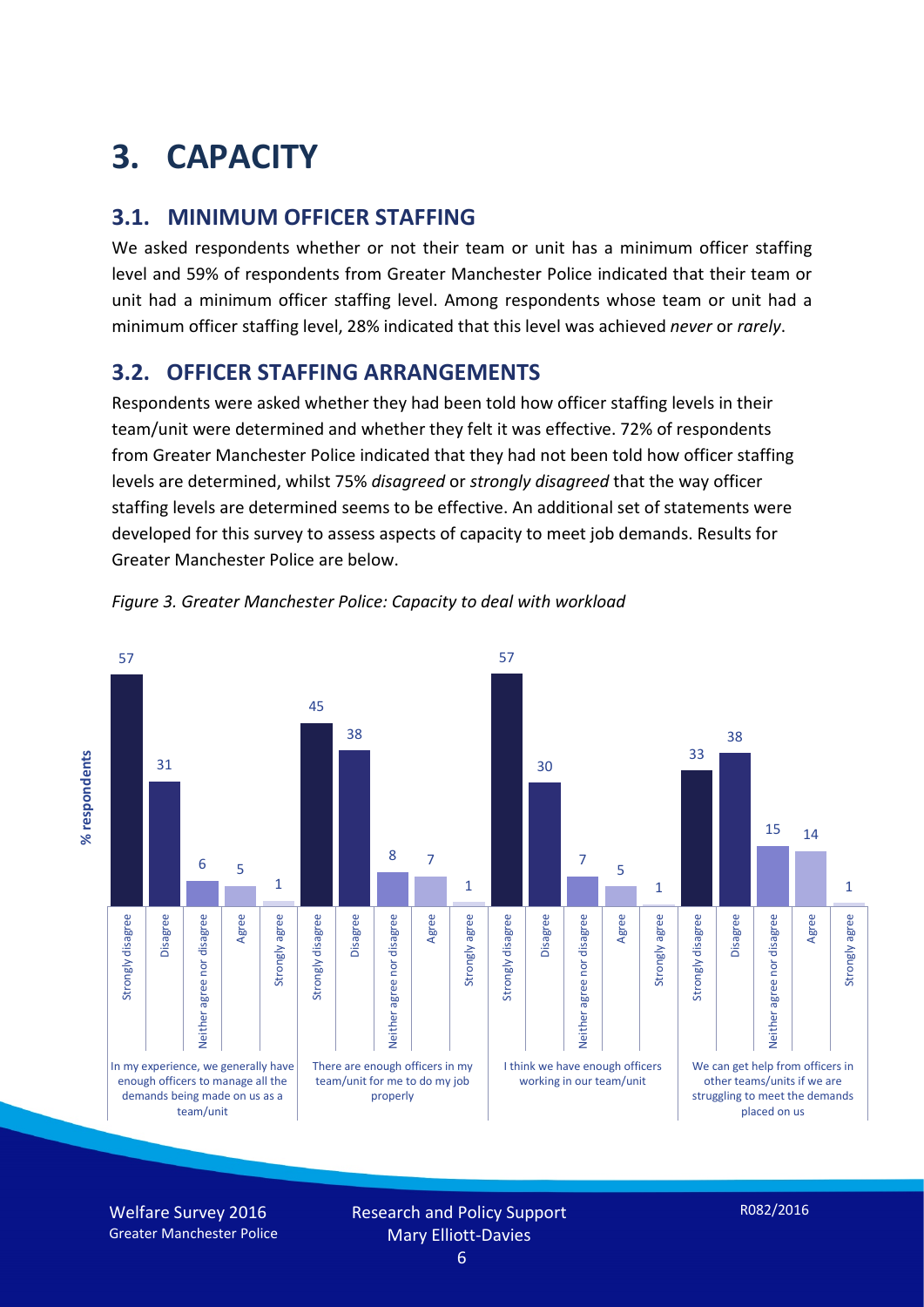## **4. WORK PATTERNS**

#### **4.1. SHIFTS**

Respondents were invited to indicate which of broad shift patterns they typically worked (indicated in Figure 4) and, to the nearest hour, how long their shifts are supposed to last.

3% of respondents from Greater Manchester Police reported their formal shift duration was more than the 8- 10 hours advised by the Health and Safety Executive<sup>[vii](#page-15-6)</sup> and the Police Negotiating Board.<sup>[viii](#page-15-7)</sup>





#### **4.2. SINGLE CREWING**

Among respondents from Greater Manchester Police, for whom this item was applicable (*N*=*930*), 61% reported being single crewed either *often* or *always* over the previous 12 month period, this can be compared with 73% of respondents from the national sample.

#### **4.3. BREAKS, REST DAYS AND ANNUAL LEAVE**

60% of respondents from Greater Manchester Police were *never* or *rarely* able to take their full rest break entitlement, and 67% reported having had two or more rest days cancelled in the previous 12 month period.

39% of respondents from Greater Manchester Police told us that they have not been able to take their full annual leave entitlement in the previous 12 month period.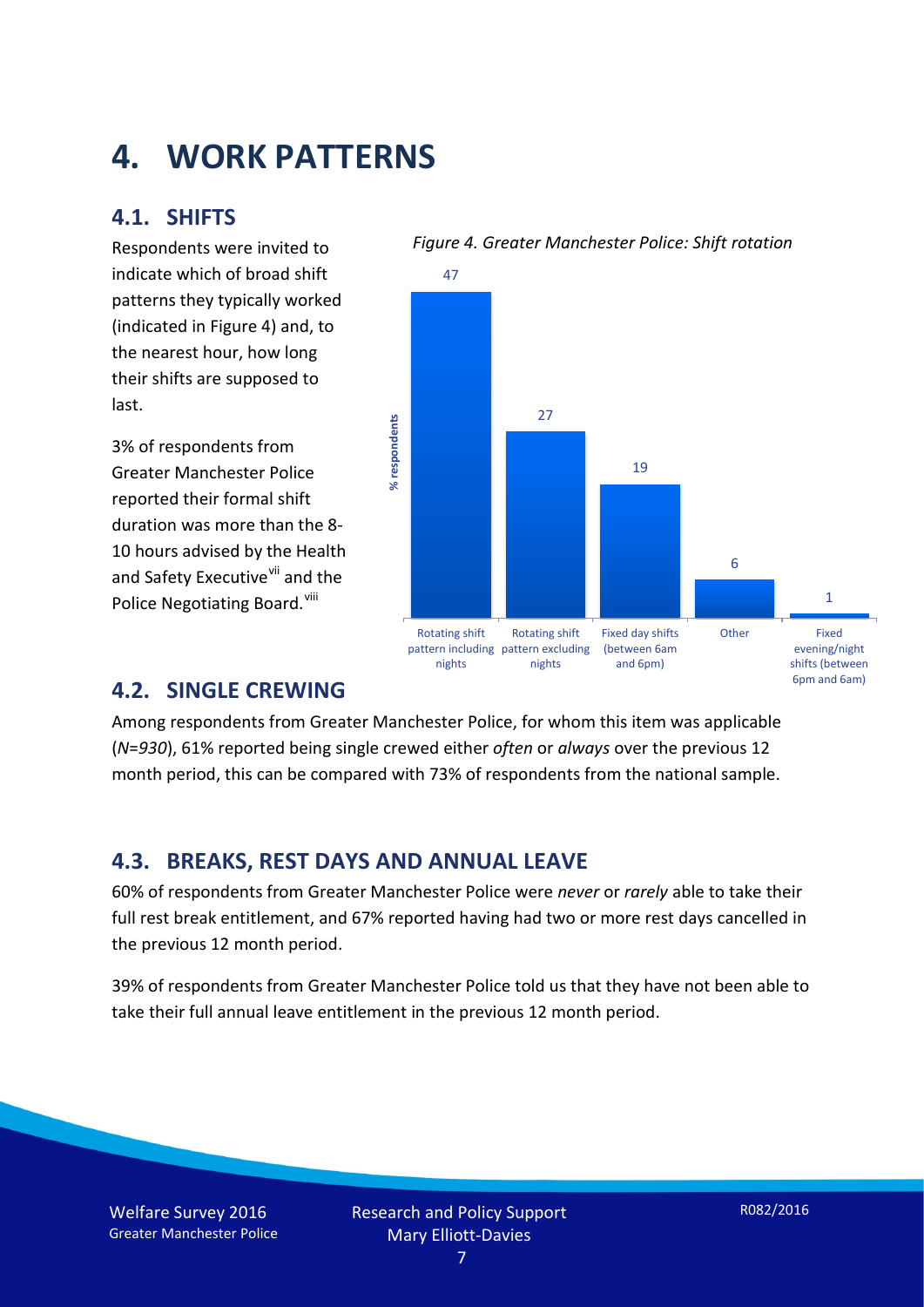# **5. MENTAL HEALTH AND WELLBEING**

#### **5.1. SINGLE ITEM INDICATOR**

A top-level broad overview of mental wellbeing was established using an item that asked respondents to indicate whether they had experienced feelings of stress, low mood, anxiety, or other difficulties with their health and wellbeing over the last 12 months.

80% of respondents from Greater Manchester Police indicated that they had experienced feelings of stress, low mood, anxiety, or other difficulties with their health and wellbeing over the last 12 months. 93% also indicated that these feelings were caused, or made worse by work.

#### **5.2. MENTAL WELLBEING**

Mental wellbeing can be broadly conceptualized as having two dimensions. The first concerns positive affect (i.e. pleasurable aspects of wellbeing such as feelings of optimism, cheerfulness, and relaxation). The second concerns psychological functioning (i.e. such as clear thinking, self-acceptance, personal development, competence, and autonomy).

To investigate mental wellbeing in more detail the two-dimensional structure of mental wellbeing described above was assessed using the short Warwick-Edinburgh Mental Wellbeing Scale.<sup>[ix](#page-15-8)</sup> The use of this scale, which has been widely used in a number of settings, helps us to measure the incidence of wellbeing in the police in a reliable way, allowing credible comparisons. The scale asks individuals to rate their experience during the last two weeks for seven positively framed statements.

Findings for the items for the short Warwick-Edinburgh Mental Wellbeing Scale for Greater Manchester Police are presented in Figure 5 alongside those for the general public.

#### **5.3. HELP SEEKING**

A question was applied to identify those who had ever **sought help** for feelings of stress, low mood, anxiety, or any other difficulties with mental health and wellbeing. Examples of sources of help were provided including GP, occupational health department, psychologist, therapist, and counsellor.

41% of Greater Manchester Police respondents had previously sought help for feelings of stress, low mood, anxiety or other difficulties with their mental health and wellbeing, of which 52% had done so within the last 12 months.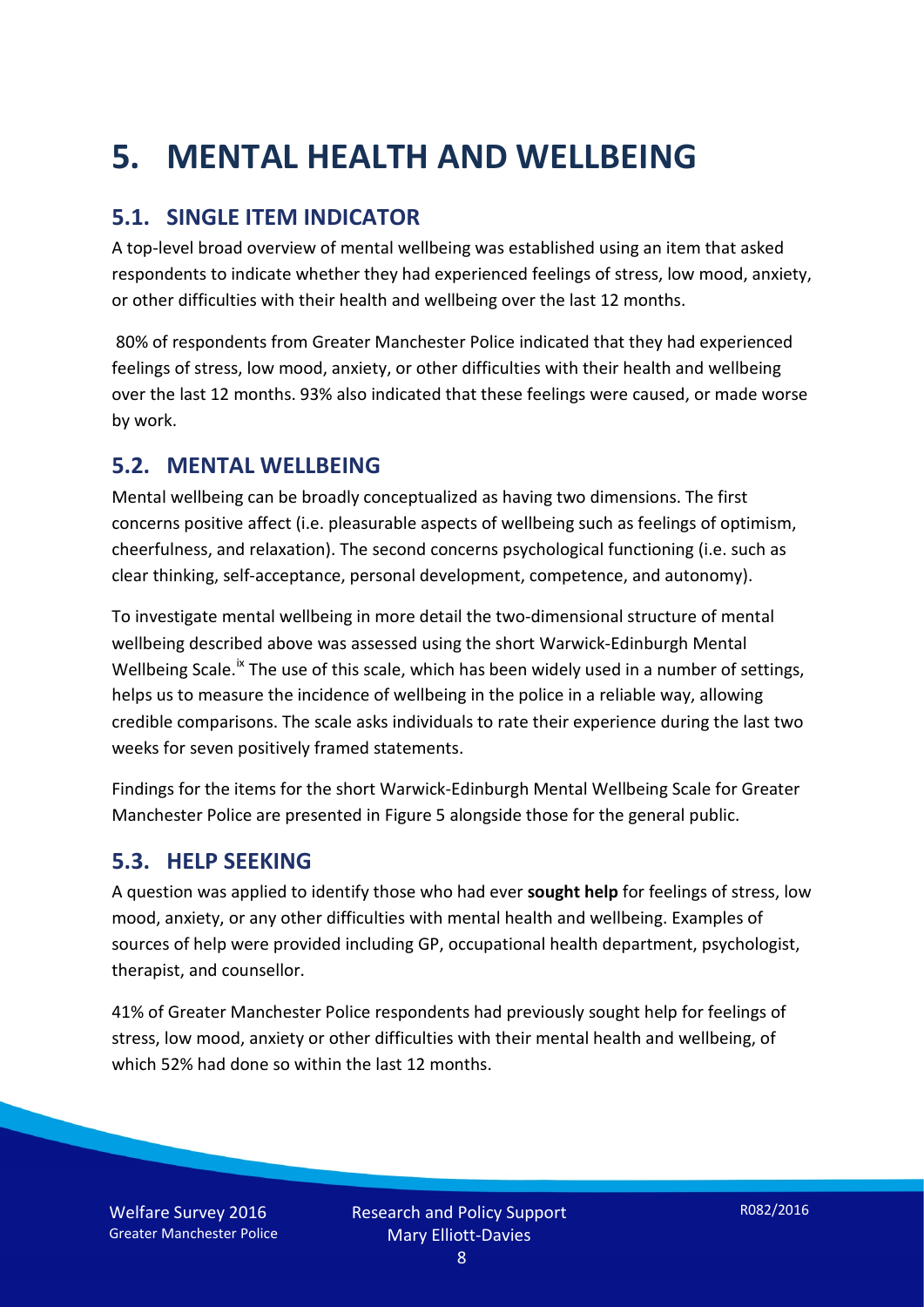



General Population: North West [England] Mental Wellbeing Survey (2012-23) Local Response: PFEW Welfare Survey (2016)

#### **5.4. STRESS**

Work related stress was measured using a single-item measure. 44% of respondents from Greater Manchester Police presented with a non-diagnostic case of work-related stress. $x$ Stress outside of work was assessed using an adaptation of the work-related stress measure. 8% of respondents from Greater Manchester Police presented with a non-diagnostic case of stress outside of work.

Welfare Survey 2016 Greater Manchester Police Research and Policy Support Mary Elliott-Davies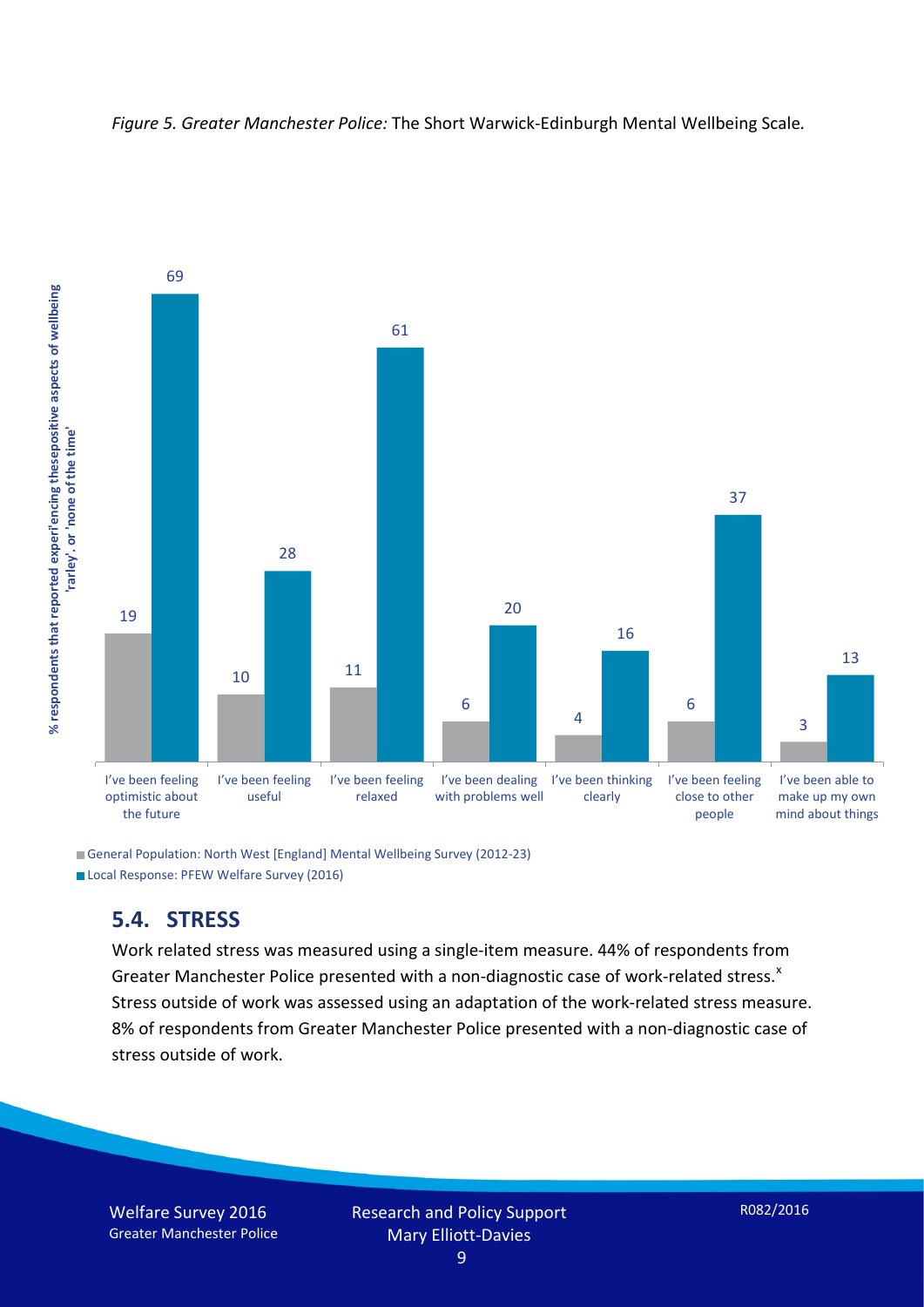# **6. ORGANISATIONAL SUPPORT: MENTAL HEALTH & WELLBEING**

Participants who indicated that they had sought help for difficulties with mental health and wellbeing were presented with additional questions concerning disclosure to a line manager.

#### **6.1. DISCLOSURE**

68% of respondents reported that they had disclosed seeking mental health and wellbeing support to their line managers.

#### **6.2. REASONS FOR NON-DISCLOSURE**

Respondents who did not disclose that they were seeking mental health and wellbeing support were asked to indicate why. Findings are presented in Figure 6 below. Respondents were able to cite as many reasons as applicable.





Reasons for non-disclosure

#### **D**Other

- I didn't want to be treated differently (in a negative way)
- I It wasn't affecting my work so I didn't feeli like I needed to
- I thought it would negatively affect my opportunities for promotion and/or specialisation
- I was worried that my other colleagues would find out

Welfare Survey 2016 Greater Manchester Police Research and Policy Support Mary Elliott-Davies 10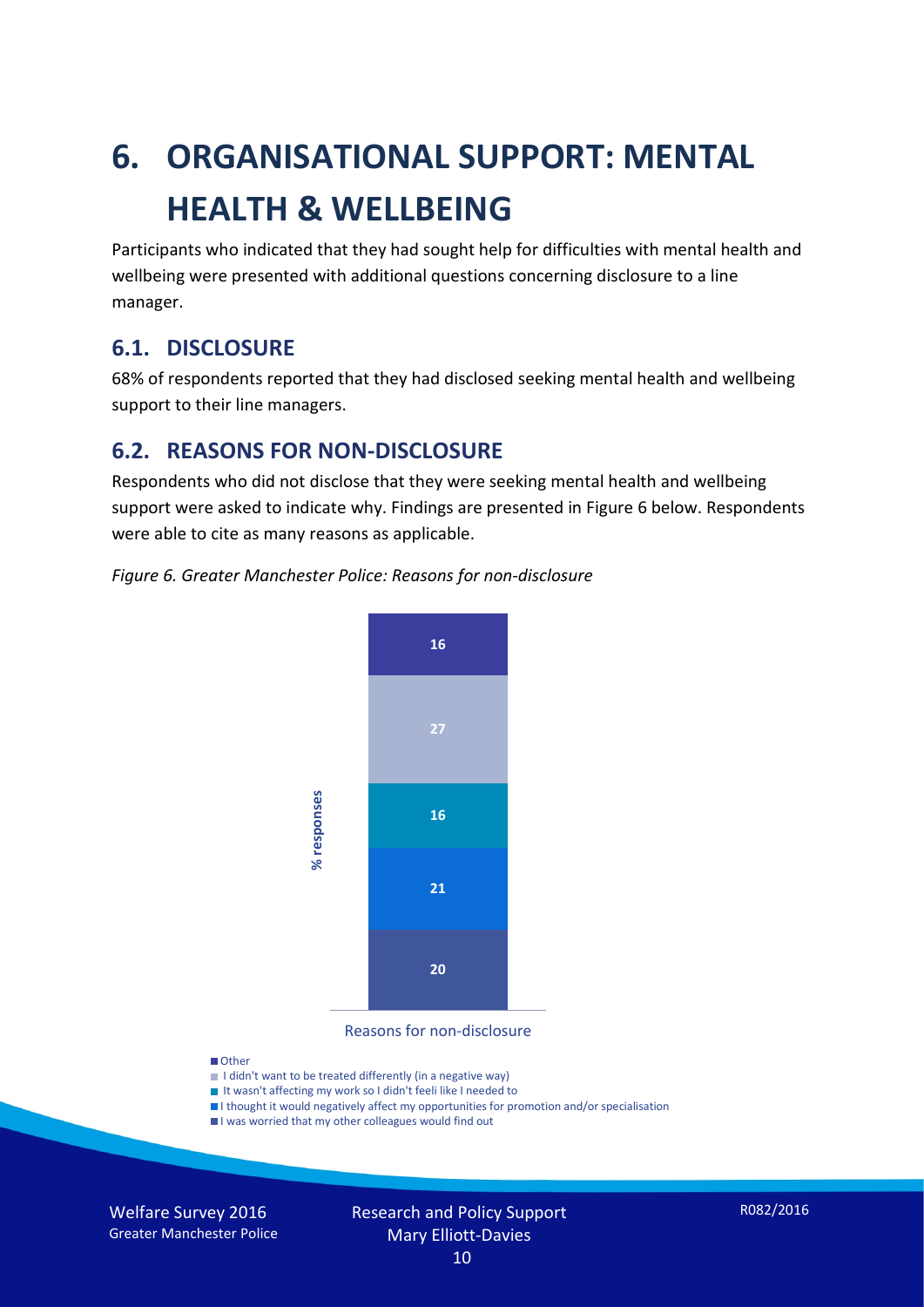#### **6.3. LOCAL ATTITUDES TO MENTAL HEALTH AND WELLBEING**

All respondents were asked about the attitude of the police service towards mental health and wellbeing. Nationally, these were found to be fairly negative. Figure 7 below shows the perception reported by respondents from Greater Manchester Police.



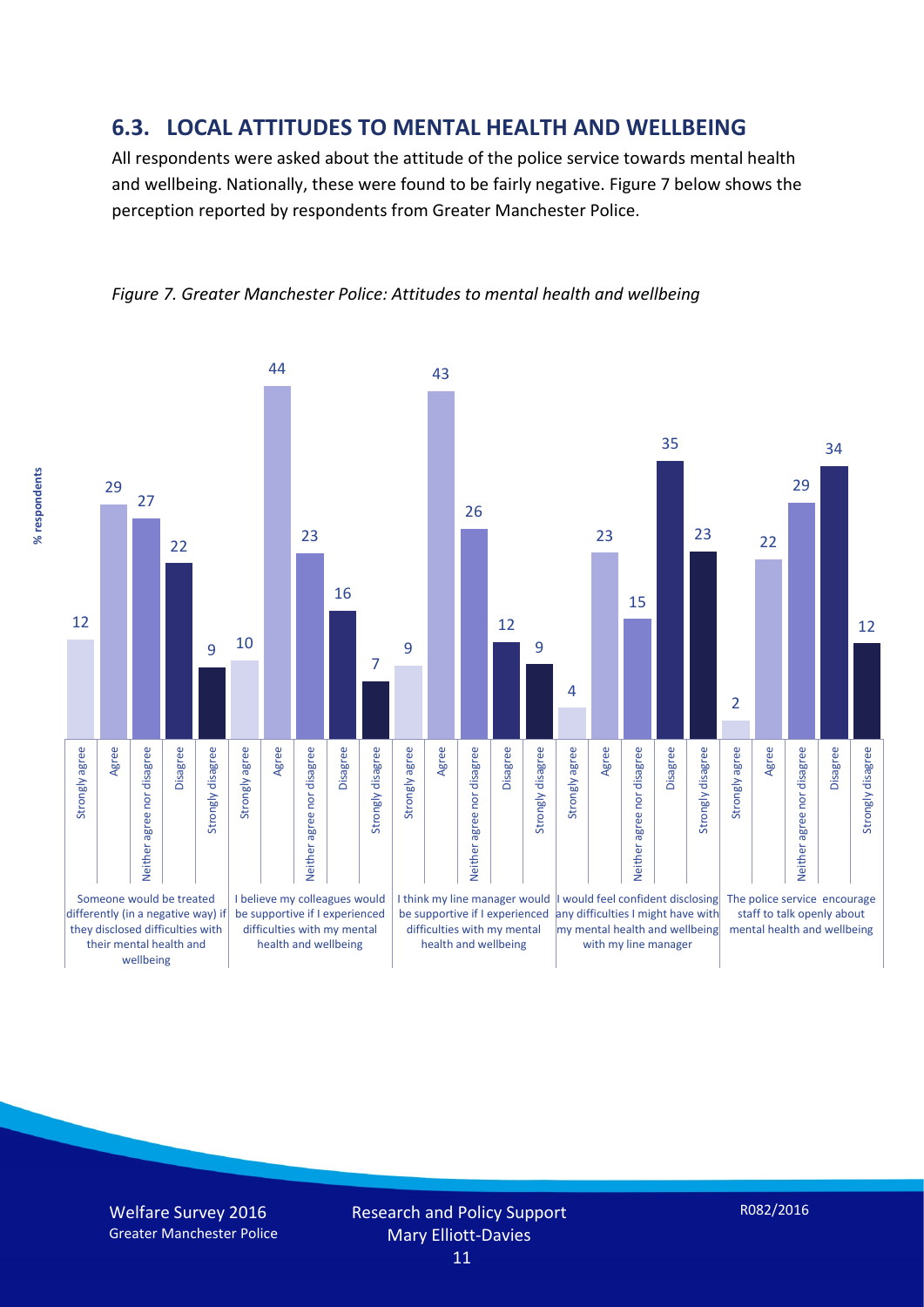# **7. ABSENCE BEHAVIOUR**

## **7.1. ABSENCE**

59% of respondents from Greater Manchester Police reported one or more days of sickness absence and 32% of respondents indicated that at least one day of their sickness absence was attributable to stress, depression, or anxiety.

### **7.2. PRESENTEEISM AND LEAVEISM**

Presenteeism is the act of attending work while ill. This has been shown to be associated with subsequent health decline, particularly in relation to burnout, $x_i$  and can to lead to elevated absenteeism.<sup>[xii](#page-16-1)</sup> Moreover, evidence suggests that presenteeism can compound the effects of the initial illness and negatively influence job satisfaction, resulting in negative job attitudes and withdrawal from work.<sup>[xiii](#page-16-2)</sup>

Leaveism is a recently coined term to describe hidden sickness absence and work undertaken during rest periods including using allocated time off such as annual leave entitlements to take time off when they are in fact unwell. Findings for Greater Manchester Police are presented in Figure 8 below.



#### *Figure 8. Greater Manchester Police: Absence behaviours*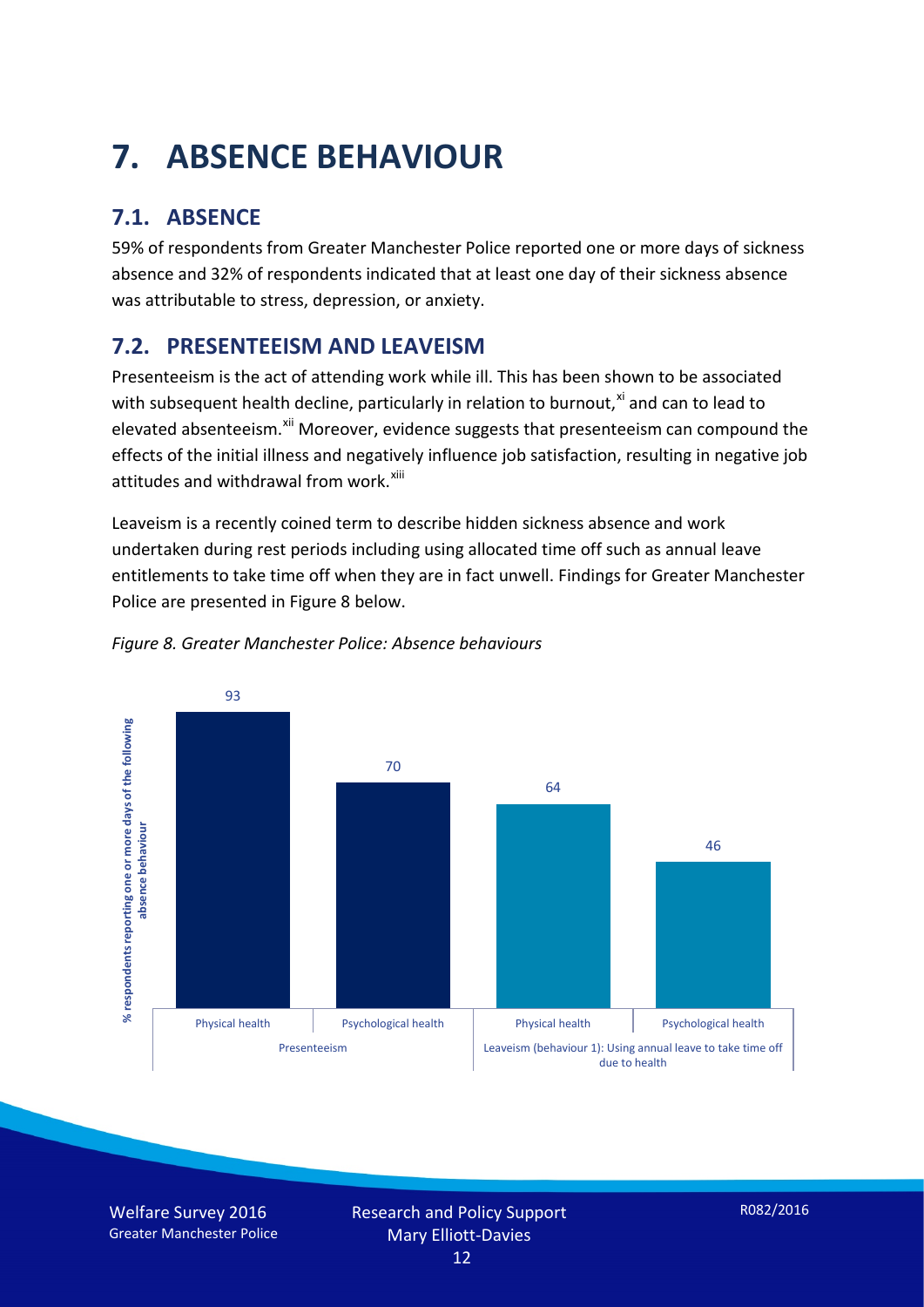# **8. ACCIDENTS, VIOLENCE AND INJURIES**

#### **8.1. VIOLENCE**

% respondents **% respondents** Verbal and physical violence was assessed using four questions regarding how often officers received verbal insults, verbal threats, unarmed physical attacks, and attacks with a weapon from members of the public over the previous 12 months. Findings are presented in Figure 9 below.

*Figure 9. Greater Manchester Police: Frequency of verbal and physical violence from members of the public* 63

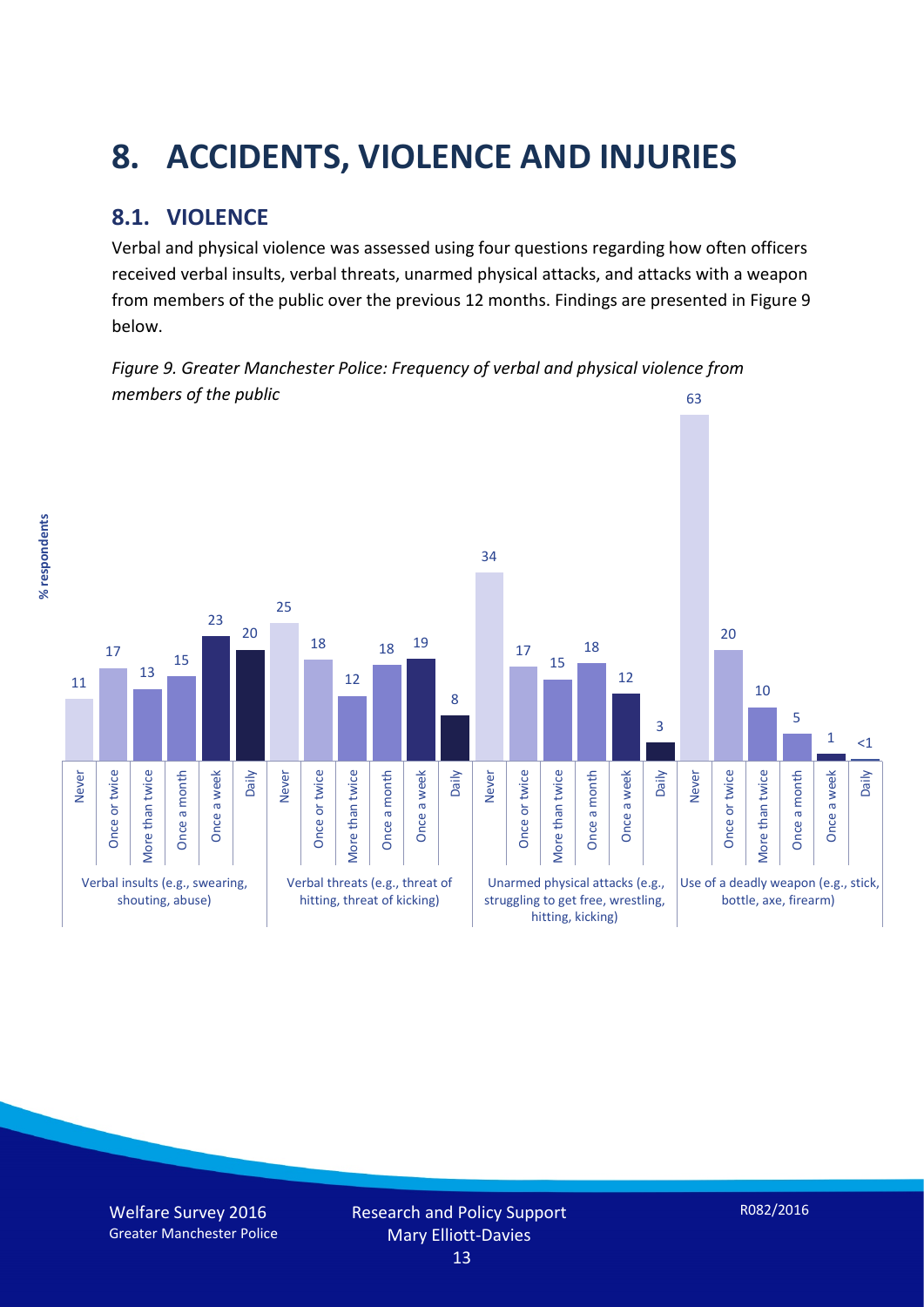#### **8.2. INJURIES DUE TO ACCIDENTS AND VIOLENCE**

21% of Greater Manchester Police respondents reported that they had suffered one or more injuries that required medical attention as a result of **work-related violence** in the last year – losing more than 484 days in sickness absence. Whilst 27% of Greater Manchester Police respondents also reported that they had suffered one or more injuries that required medical attention as a result of **work-related accidents** in the last year – losing more than 1095 days in sickness absence.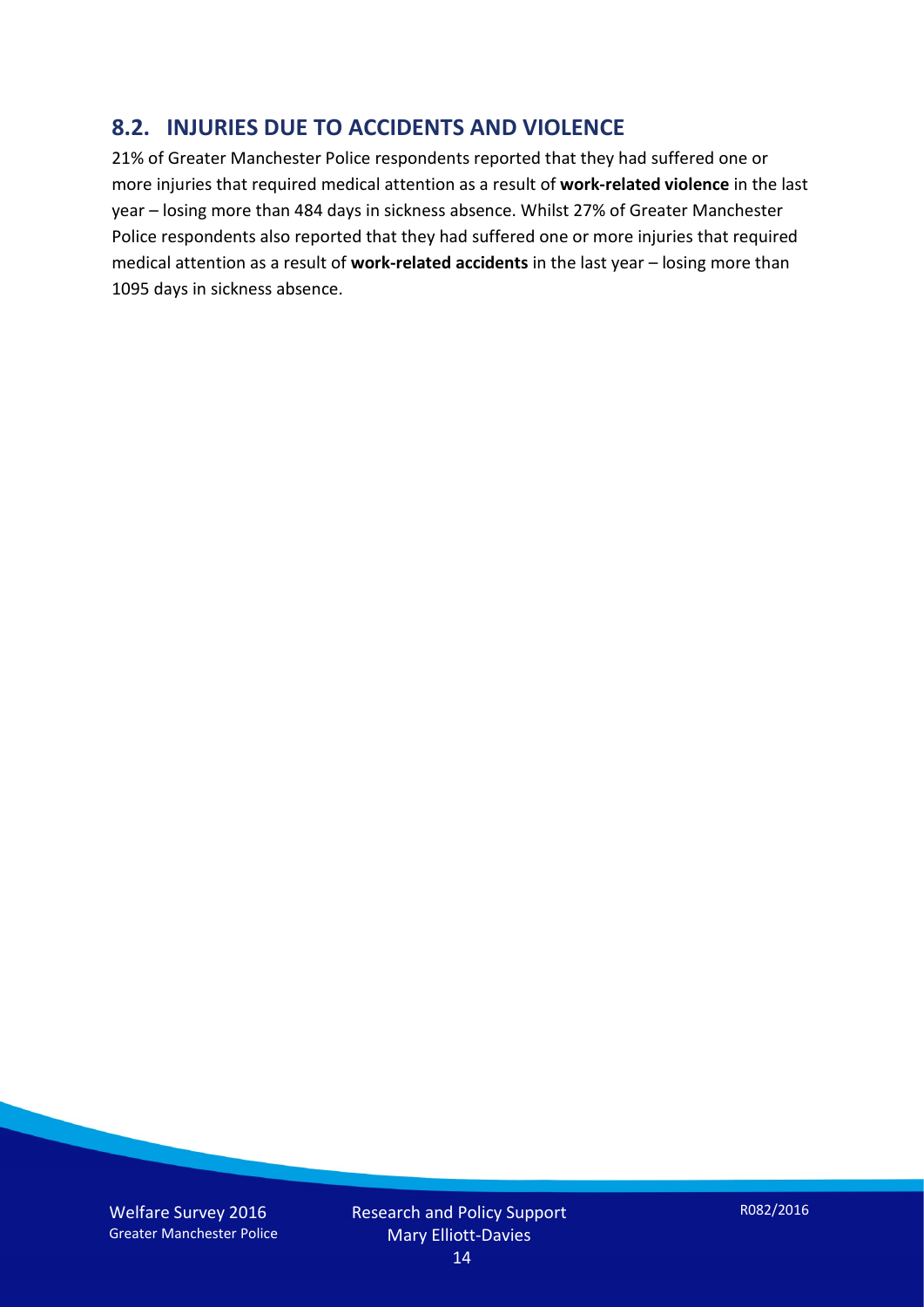## **9. Notes for JBBs**

Additional findings from the 2016 welfare survey are available on request from the Research and Policy department.

The findings of the survey can also be broken down in more detail in terms of different demographic groups, such as rank, role or length of service. However please be aware that we can only go into a certain level of detail with this demographic data in order to preserve respondents' confidentiality.

JBBs wishing to obtain further information can contact Mary Elliott-Davies [\(mary.elliott](mailto:mary.elliott-davies@polfed.org)[davies@polfed.org\)](mailto:mary.elliott-davies@polfed.org) to discuss their requirements. The Research and Policy Department only has one member of staff responsible for these data requests therefore please bear this in mind when contacting the team.

All other interested parties should speak to their local JBB in the first instance.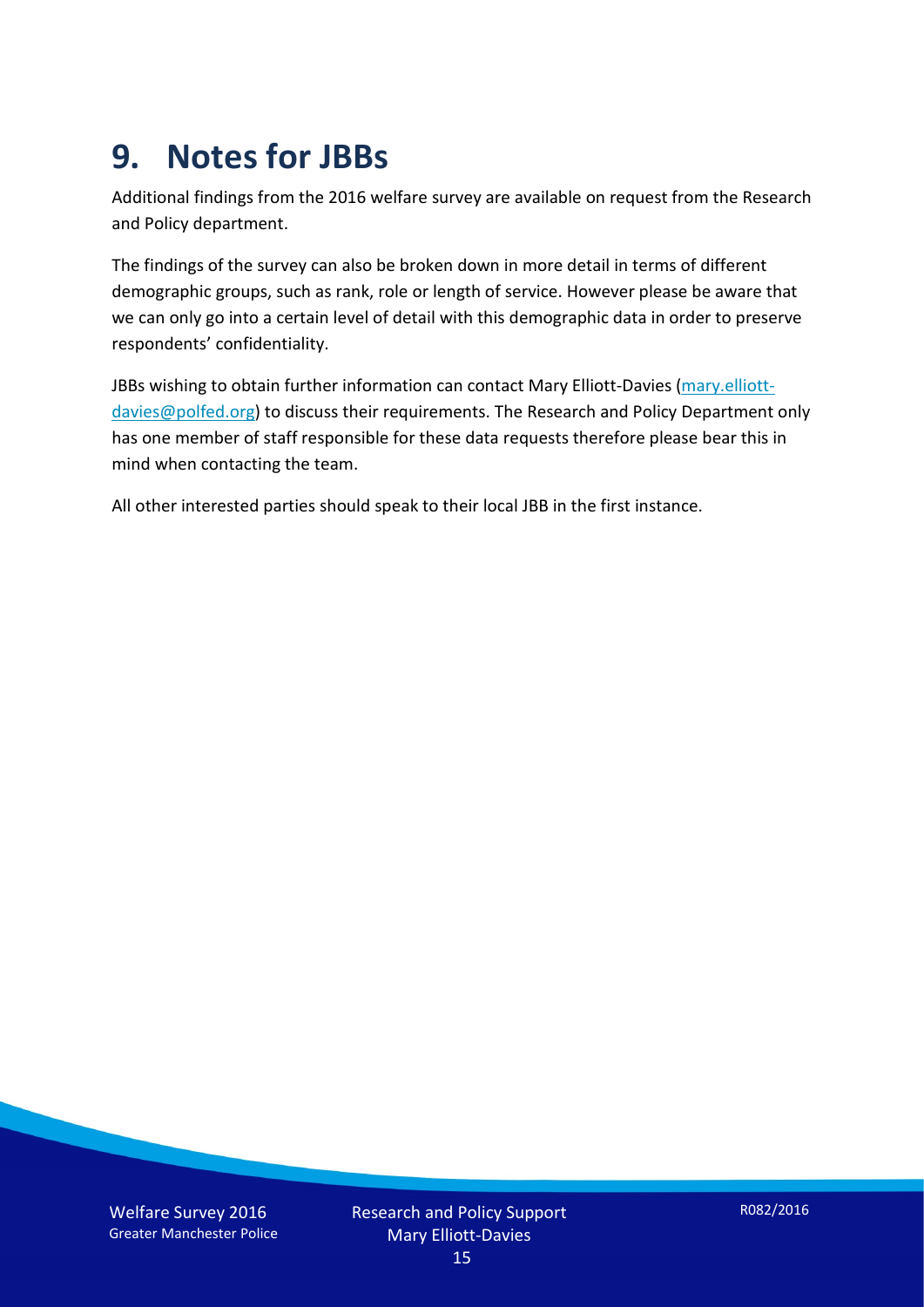# **10. REFERENCES**

<span id="page-15-0"></span>i National Audit Office (2015). Financial Sustainability of Police Forces in England and Wales. Retrieved September 12, 2016, fro[m https://www.nao.org.uk/wp](https://www.nao.org.uk/wp-content/uploads/2015/06/Financial-sustainability-of-police-forces.pdf)[content/uploads/2015/06/Financial-sustainability-of-police-forces.pdf](https://www.nao.org.uk/wp-content/uploads/2015/06/Financial-sustainability-of-police-forces.pdf)

<span id="page-15-1"></span><sup>ii</sup> Home Office (2010). Police Service Strength: England and Wales, 31 March 2010. Retrieved September 12, 2016, from [https://www.gov.uk/government/uploads/system/uploads/attachment\\_data/file/115745/hosb1410](https://www.gov.uk/government/uploads/system/uploads/attachment_data/file/115745/hosb1410.pdf) [.pdf](https://www.gov.uk/government/uploads/system/uploads/attachment_data/file/115745/hosb1410.pdf)

<span id="page-15-2"></span><sup>iii</sup> Home Office (2016). Police Workforce, England and Wales, 31 March 2016. Statistical Bulletin 05/16. Retrieved September 12, 2016, fro[m https://www.gov.uk/government/statistics/police](https://www.gov.uk/government/statistics/police-workforce-england-and-wales-31-march-2016)[workforce-england-and-wales-31-march-2016](https://www.gov.uk/government/statistics/police-workforce-england-and-wales-31-march-2016)

<span id="page-15-3"></span><sup>iv</sup> Elliott-Davies, M., Donnelly, J., Boag-Munroe, F., & Van Mechelen, D. (2016). 'Getting a battering' The perceived impact of demand and capacity imbalance within the Police Service of England and Wales: A qualitative review. The Police Journal, 89, 2, 93-116.

<span id="page-15-4"></span><sup>v</sup> Cousins, R., Mackay, C., Clarke, S., Kelly, C., Kelly, P., & McCaig, R. (2004). 'Management Standards' and work-related stress in the UK: Practical development. *Work & Stress, 18*, 113–136; Mackay, C., Cousins, R., Kelly, P., Lee, S., & McCaig, R. (2004). 'Management Standards' and work-related stress in the UK: Policy background and science. *Work & Stress, 18*, 91–112.

<span id="page-15-5"></span>vi Edwards, J., & Webster, S. (2012). Psychosocial risk assessment: Measurement invariance of the UK Health and Safety Executive's Management Standards Indicator Tool across public and private sector organizations. *Work & Stress, 26*, 130–142

<span id="page-15-6"></span>vii HSE.(2006).Managing shift work: *Health and Safety Guidance*. HSE Books, HSG256, ISBN 9780717661978, Crown Copyright.

<span id="page-15-7"></span>viii Home Office. (2010). Guidance on Variable shift arrangements for police officers [PNB circular] 016-2010.

<span id="page-15-8"></span><sup>ix</sup> Stewart-Brown, S., Tennant, A., Tennant, R., Platt, S., Parkinson, J., & Weich, S. (2009). Internal construct validity of the Warwick-Edinburgh Mental Well-being Scale (WEMWBS): A Rasch analysis using data from the Scottish Health Education Population Survey. *Health and Quality of Life Outcomes, 7*: 15.

<span id="page-15-9"></span>x Smith, A., Johal, S., Wadsworth, E., Davey Smith, G., & Peters, T. (2000). The Scale of Perceived Stress at Work: The Bristol Stress and Health at Work Study. Contract Research Report 265/2000. Sudbury: HSE Books.